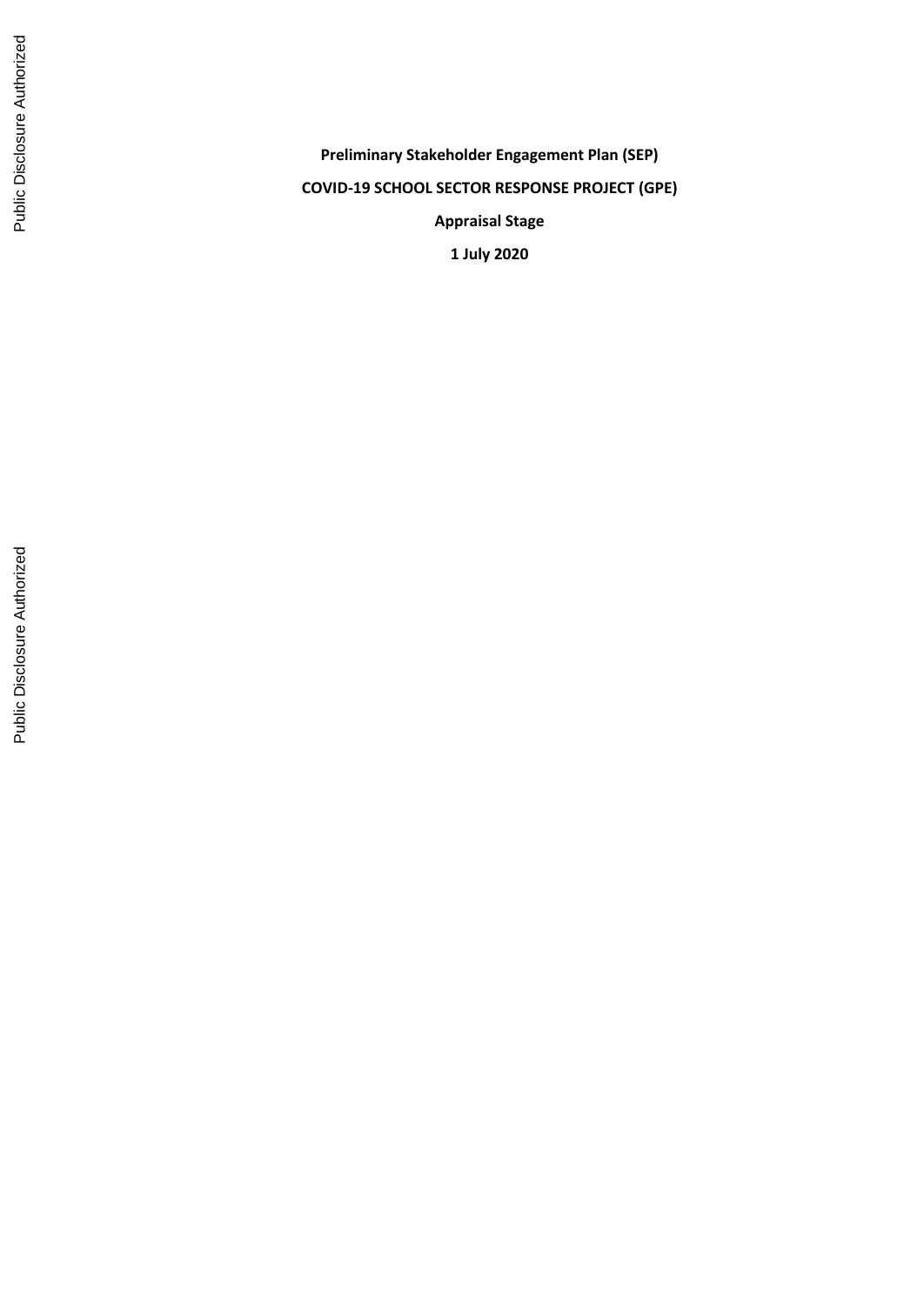#### **Preliminary Stakeholder Engagement Plan (SEP)**

#### **1. Introduction/Project Description:**

The outbreak of the Coronavirus disease (COVID-19) is spreading fast across the world since December 2019. As of May 13, 2020, worldwide surveillance by the World Health Organization (WHO) reports that 4.17 million people have been infected in 215 countries and territories leading to a total of 287,400 deaths. Based on the scale of transmission, WHO declared the virus a global pandemic, with a call on countries to take proactive measures to prevent and/or respond to further outbreak. In Nepal, the first case of COVID-19 was detected on January 24, 2020. As of May 13, 2020, there has been 243 confirmed cases of COVID-19 in Nepal and 60,319 RDT tests have been administered. GoN has imposed a nationwide lockdown since March 23, 2020 to reduce the spread of COVID-19 diseases. The current nationwide lockdown that the Government announced on May 6 will end on June 14, 2020. Other restrictions such as suspension of international flights and temporary closure of nonessential business activities have also been put in place. A High-Level Coordination Committee on COVID-19 Prevention and Control has been established under the Chairmanship of the Deputy Prime Minister and Minister of Defense. The Committee meets regularly to appraise and address multisectoral coordination and issues related to major decisions affecting the operations of the Government, economy and social distancing measures. In responding to impacts of the pandemic on education sector, the GoN has requested funding from IDA to implement the COVID-19 School Sector Reform Project.

The **Program Development Objective** (PDO) of SSDP is to improve the quality, equitable access and efficiency of basic and secondary education in Nepal by supporting the Government's School Sector Development Program. The proposed AF will add a new component to the SSDP using the IPF modality to support with the objective to preserve the achievements made under SSDP, including maintaining access to basic education in grant-supported local governments and build resilience for continued learning. The AF component will contribute to the implementation of MOEST's Education Cluster COVID 19 Contingency Plan (ECCCP), to support continuation of learning for approximately 6.5 million children in basic education in Nepal. The AF is designed to support the schools in restoring teaching learning environments and will be implemented in all seven provinces and all regions of the country covering hills, mountains and terai. At local level, the Project will reach all 753 rural and urban municipalities which are represented by Municipal Level Education Units /Local Goverenment Bodies. For select but most disadvantaged local governments (100-125 LGs) in regions that have been impacted by CoVID-19. The AF will provide support through schools grants to ensure safe re-opening of schools and continued learning.

The Project has three components which are as follows to support the education system by the adverse impact of COVID- 19:

**Component 1: Remote learning methods for continued learning of all children, including children with disabilities (CwD) and children from marginalized background (US\$ .99 million)**: This component will finance activities to ensure continuity of learning for all children; communication campaign and sharing of information; and continued professional development of teachers.

(i) **Mitigate learning loss through inclusive distance learning programs for all children**: On April 28, 2020, MOEST/ CEHRD launched a learning portal which includes digital content for Grade 1-12. The content is categorized as per grade and subject for easy user accessibility. The project will support development of additional disability inclusive content for basic education, including content for early childhood education. Disability inclusion in remote learning content will specifically include captioning, interpretation,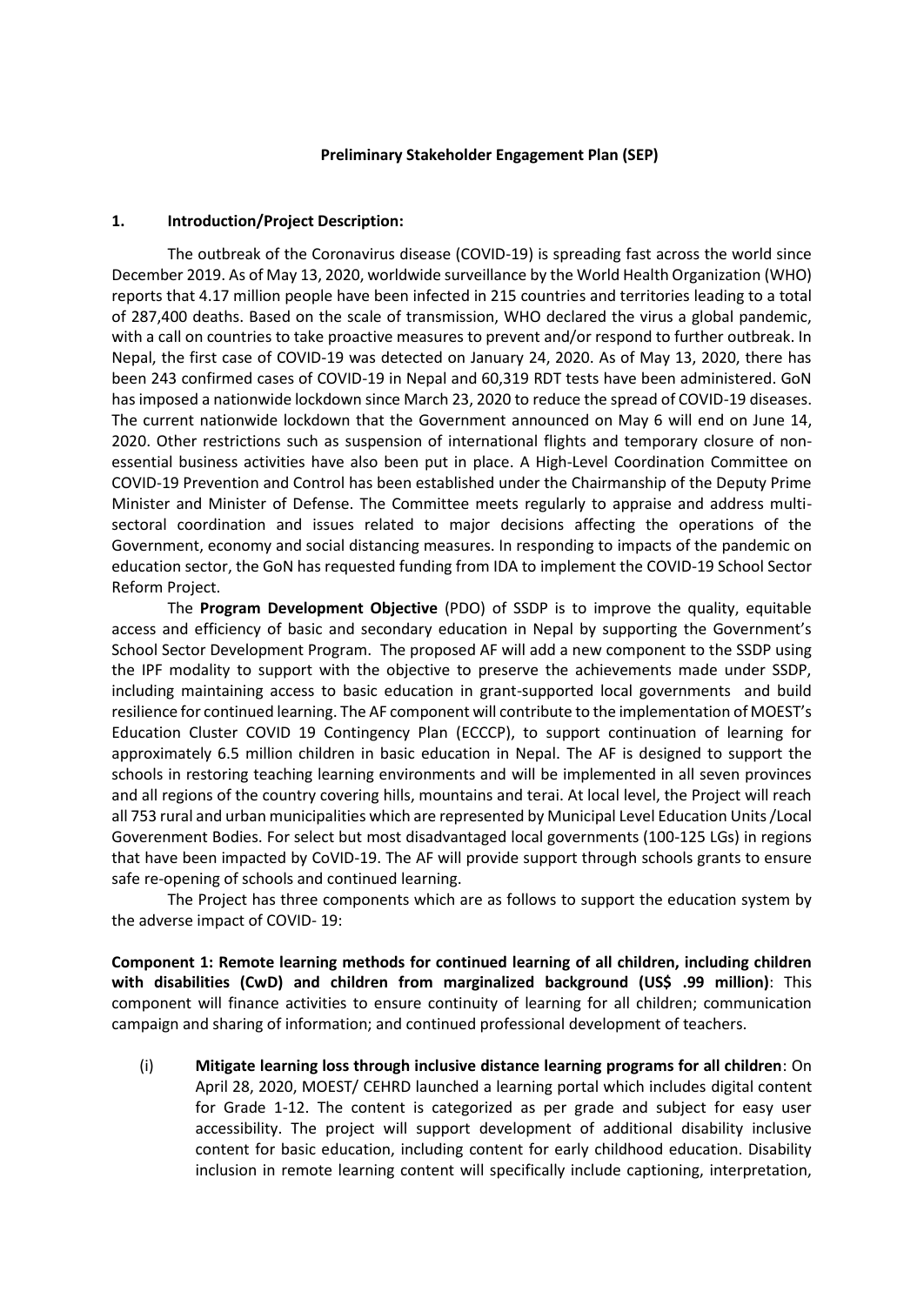use of images and examples that are inclusive and do not stigmatize. These contents could be made available on the learning portal and broadcasted through TV, radio and printmedia. Digital content developed will also factor the needs of the CwD. The availability of these contents will be advertised locally through communication campaigns nationwide through newspapers, TV, social media, mobile messaging. The communication campaign will also include (i) messages on the importance of education with special focus on girls and CwD; (ii) messages endorsed by the Ministry of Health and Population on disease prevention and good hand washing practices; (iii) sensitization campaign to prevent gender based violence (GBV), teenage pregnancy, and consequent dropping out from school resulting from stay at home orders in the current pandemic. (iv) schedule of TV and radio programs. The Project will also seek arrangements and/ or finance zero bandwidth access to learning portal in partnership with telecom companies and internet providers.

- (ii) **Development and updating of learning packs for children from marginalized background** with no access to media or internet: As presented in Table 1, many households in Nepal do not have access to media and/or internet. The project will support development and updating of learning materials, including for CwD.
- (iii) **Strengthening Education Management Information System (EMIS)**: The EMIS is the main administrative database system capturing information related to schools, students, and teachers. The data and reports generated by the EMIS are used for the annual and trimester progress reporting of school education. Currently, there is ongoing support provided by donors (USAID, EU and ADB) to include disability module, and strengthen and enhance the web-based EMIS. The Project will fill the financing gap and support enhancement of EMIS to capture data for project-related indicators..

**Component 2 Support to sub-national level to support safe re-opening and continued learning (US\$ 9.26 million).** This component will support three subcomponents.

- (i) **Sub-component 2.1: Printing and distribution of learning packs to children from marginalized background** with no access to media or internet: The project will support printing and distribution of learning packs to children from marginalized backgrounds, including for CwD. The printing and distribution of the materials will be carried out at the sub-national level by the provincial/ local government or other agencies/ INGOs/ CSOs. The most effective and efficient medium for printing and distribution of these materials/ packs will be adopted. The Project Implementation Manual will provide details on the modality that will be adopted for this activity.
- (ii) **Sub-component 2.2: Continued Professional Development of Teachers and Headteachers:** The development of teacher training courses on remote teaching strategies is being supported by UNICEF. The project will (i) fill the financing gap in the contingency plan; and (ii) finance the design and delivery of teacher/ head-teacher professional development opportunities to address students' learning gaps post CoVID 19.These trainings will be practical and short-term delivered through distance learning strategies/ platforms as well as face-to-face upon reopening of schools, following the required protocols. It will focus on conducting formative assessment to assess learning loss; remedial instruction and digital skills. The implementation of training will be carried out by teacher training centers at the provincial level. Other agencies, including INGOs/ CSOs may also be sub-contracted for the delivery of these short-term training. The details will be provided in the Project Implementation Manual.
- (iii) **Sub-component 2.3 Schools grants to schools from selected local governments:** The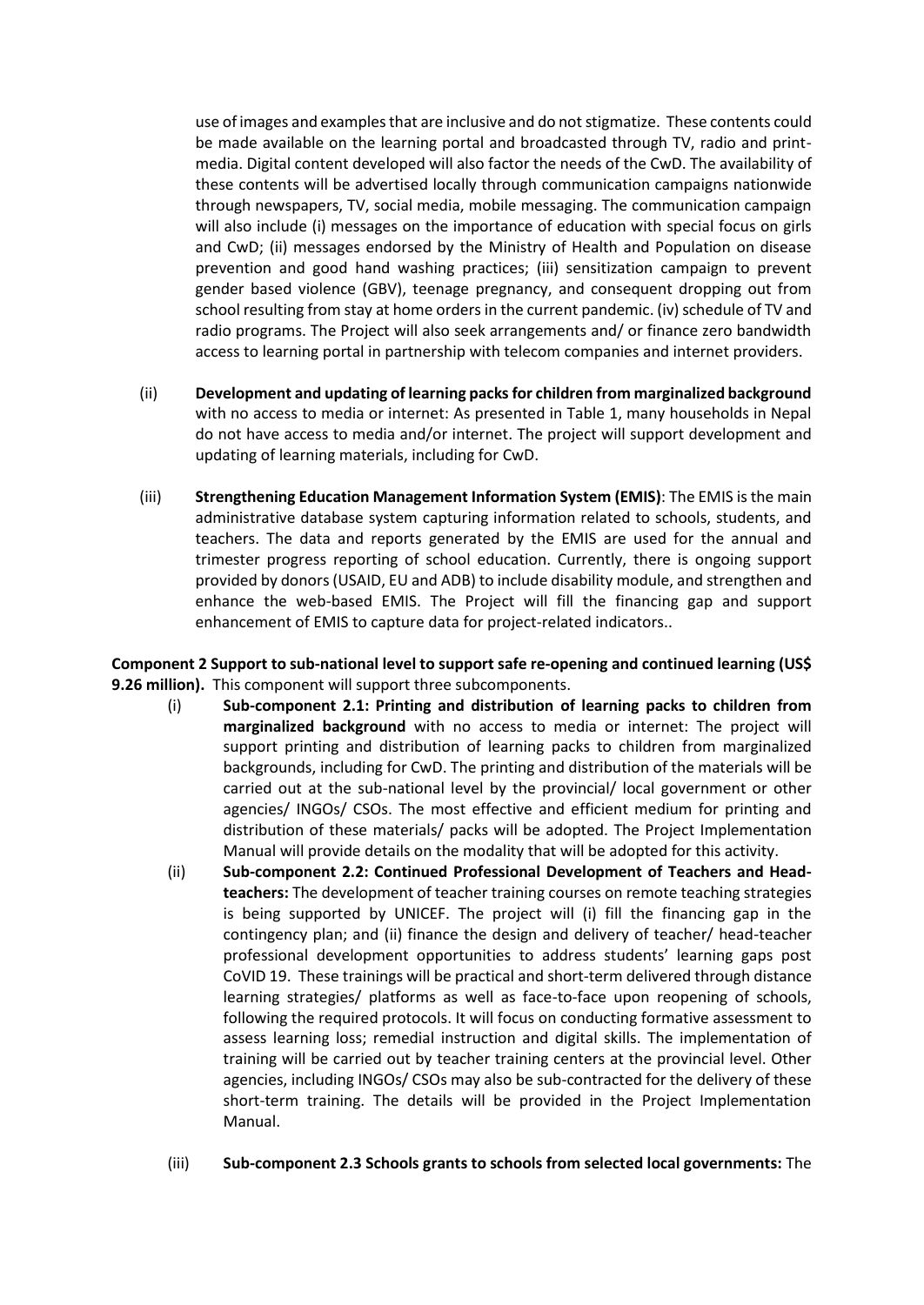project will support most disadvantaged local governments (100 to 125) in regions that have been impacted by CoVID-19 through schools grants to ensure safe reopening of schools and learning<sup>1</sup>. Selected LGs will be required to develop a response plan for the implementation of project activities, including a timeline, physical and financial reporting mechanism. Following are the list of activities to be supported through this grant:

- a. **Welcome to School campaigns**: This involves educating parents, caregivers and communities on disease prevention for safe and sustained re-opening of schools, and motivating students to return to school. This will specifically target CwD and adolescent girls who are the most vulnerable to effects of pandemic in terms of their return to school.
- b. **School sanitation & health protocols**, including health screening: The project will support implementation of school reopening framework at the school-level. The project will support (i) sanitization of schools before reopening, especially schools that have been used as quarantine facilities; (ii) availability of hygiene products, including menstrual hygiene products; (iii) minor refurbishment of WASH facilities (including ensuring availability of water) with a focus on ensuring accessibility for girls and CwD; (iii) safety protocols for school re-opening; (iv) implementation of staggered shifts and alternating weeks to reduce student contact; and (v) psychosocial support for students, parents and teachers at the school level.
- c. Teaching at the right level, including conducting formative assessments in classrooms when schools reopen to estimate the learning gaps and providing additional support to children falling back, including remedial instruction.
- (iv) **Sub-component 2.4: Grants to schools with resource classrooms and special schools<sup>2</sup>** : The AF will support special schools and schools with resource classrooms that cater to the education of CwD. Activities under this sub-component will be similar to sub-component 2.3 with a focus on CwD. Selected schools will be required to develop a response plan for the implementation of project activities, including a timeline, physical and financial reporting mechanism.

**Component 3 Management, and Monitoring and Evaluation (US\$ 0.591 million)**: The component will support (ii) analytical work, including evaluation of the remote learning practices with the objective to inform future interventions and expansion; (iii) development and dissemination of school reopening framework and creation of national guidelines and strategies that will enable continued learning of students; (iii) building capacity and coordination among the provinces and LGs to equip them to respond to the effects of COVID-19 and potential further disruptions; (iv) project management, monitoring and evaluation.

Some of the impacts from the proposed activities are as follows: use, storage and disposal of disinfectants, wastewater, storage of construction materials, disposal of solid waste including hygiene and sanitation materials are anticipated from the implemention of component 2 which will support minor refurbishment of WASH facilities (including ensuring availability of water) with a focus on ensuring accessibility for girls and Children with Disabilities (CwD). Likewise, the social risks asscociated with implementation of components 1, 2 and 3 are risks of exclusion of vulnerable

<sup>&</sup>lt;sup>1</sup> LG selection criteria will be detailed in the Project Implementation Manual.

<sup>&</sup>lt;sup>2</sup> Schools with resource classrooms and special schools selected under component 2.3 will be excluded to avoid duplication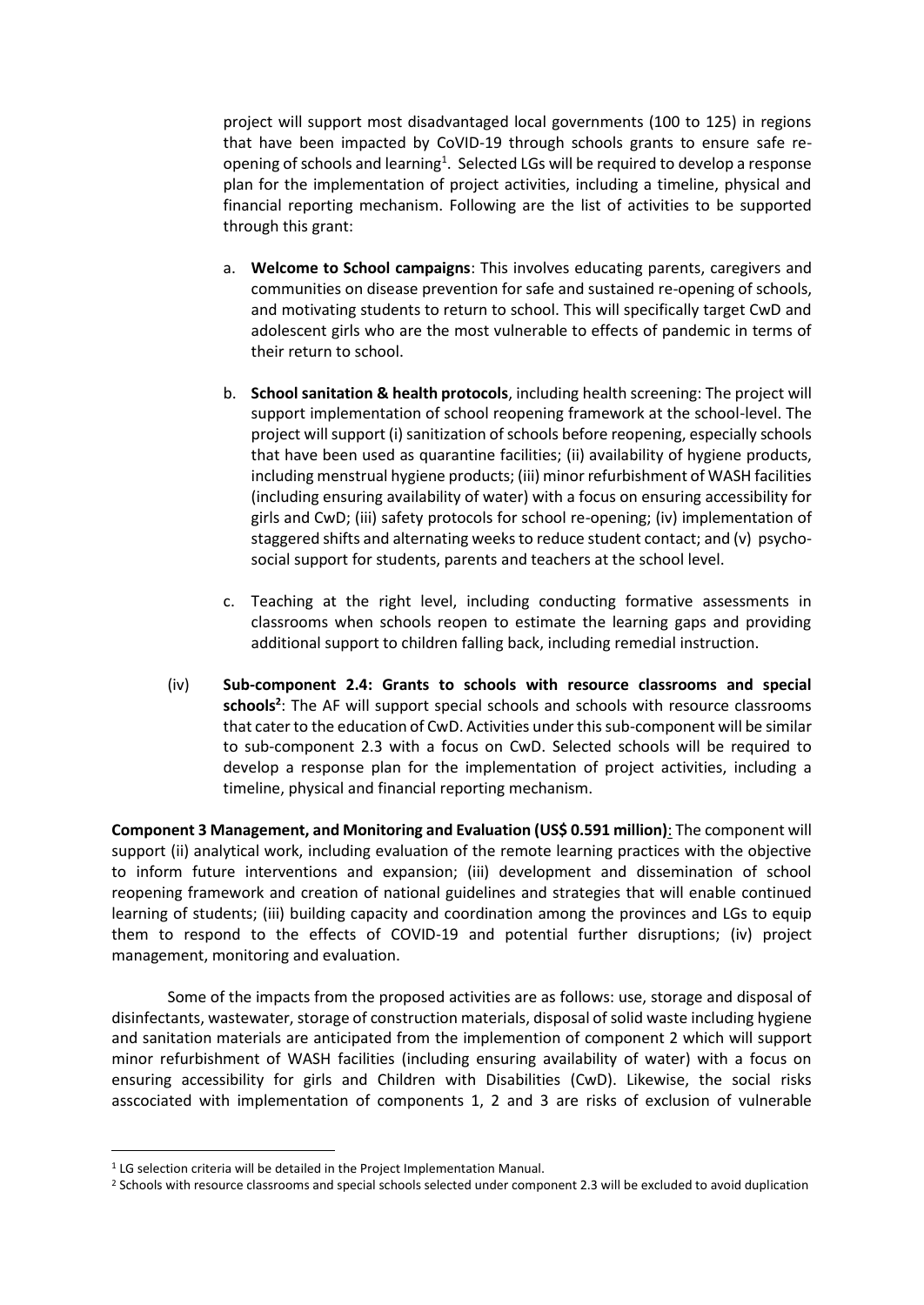children, high dropouts of children from displaced families, lack of capacity of schools and teachers for outreach, and reduced learning capacity due to digital distance learning and etc.

## **2. Stakeholder identification and analysis**

Project stakeholders are defined as individuals, groups or other entities who:

- Are impacted or likely to be impacted directly or indirectly, positively or adversely, by the project (also known as 'Affected Parties'); and
- May have an interest in the Project ('Interested Parties'). They include individuals or vulnerable groups who may be affected by the Project and who have the potential to influence the Project outcomes in any way.

The Project will place due emphasis on regular consultations and communications with all stakeholders throughout project development and implementation. This will require identification of right persons or groups who may serve as legitimate and capable representatives of their respective stakeholder group, i.e. the individuals who have been entrusted by their fellow group members in advocating the groups' interests in the process of engagement with the Project. In Nepal, elected local representatives of Rural Municipalities and Municipalities, school management committees, school teachers and community leaders, students, can provide helpful insights into the local settings and may act as main conduits for dissemination of the Project-related information and as a primary communication/liaison link between the Project and targeted communities and their established networks. Verification of stakeholder representatives, which involves the process of confirming that they are legitimate and genuine advocates of the community they represent, remains an important task in establishing contact with the community stakeholders. Legitimacy of the community representatives may be verified through an informal survey of community members or opinion leaders, heeding their views on who can be representing their interests in the most effective way.

# **2.1 Methodology**

In order to meet best practice approaches, the Project will apply the following principles for meaningful engagement of the stakeholders:

- **Openness and life-cycle approach:** Stakeholder engagement, public consultations and disclosure of project-related information will be conducted throughout the project lifecycle in a transparent manner, free of external manipulation, interference, coercion or intimidation;
- **Informed participation and feedback:** Information will be provided to and widely distributed among all stakeholders in an appropriate format. Opportunities will be provided to stakeholders for their feedback and comments on information related to the project, and arrangements will be made to addressing appropriate comments and concerns;
- **Inclusiveness and sensitivity:** Stakeholder identification is undertaken to support better communications and build effective relationships. The participation process for the projects is inclusive. All stakeholders are encouraged to be involved in the consultation process. Equal access to information is provided to all stakeholders. Sensitivity to stakeholders' needs is the key principle underlying the selection of engagement methods. Special attention is given to indigenous people, vulnerable groups specially children/students of both gender, women, Dalits, and the elderly, and to the cultural sensitivities of diverse ethnic and caste groups.

For the purposes of effective and tailored engagement, stakeholders of the proposed project(s) can be divided into the following core categories:

• **Affected Parties**: Individuals, groups and other entities within the project Area of Influence (PAI) that are directly influenced (actually or potentially) by the project and/or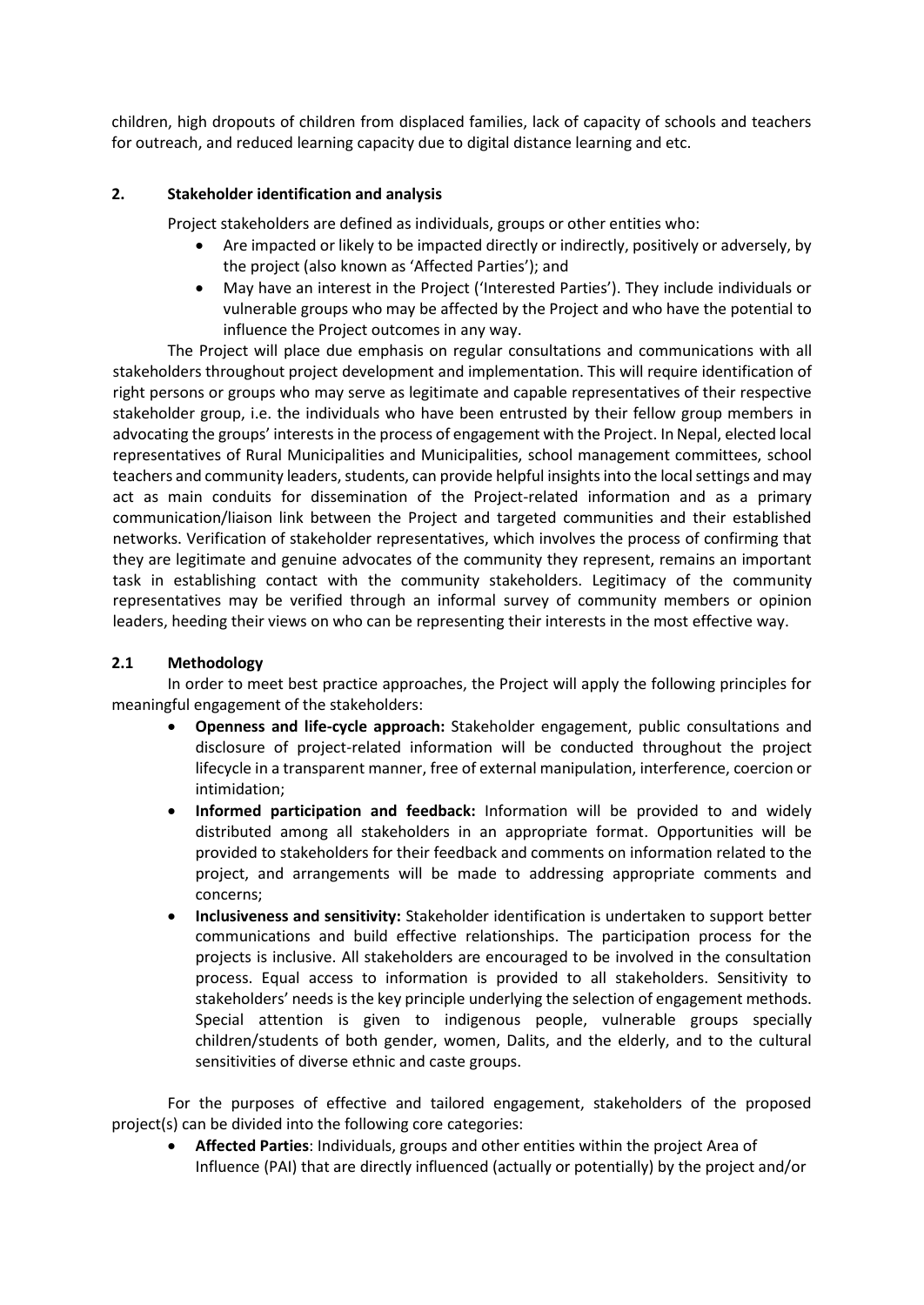have been identified as most susceptible to the change associated with the project, and who need to be closely engaged in identifying impacts and their significance, as well as in decision-making on mitigation and management measures;

- **Other Interested Parties:** Individuals/groups/entities that may not experience direct impacts from the project but who consider or perceive their interests as being affected by the project and/or who could affect the project and the process of its implementation in some way; and
- **Vulnerable Groups:** Persons who may be disproportionately impacted or further disadvantaged by the project(s) as compared with any other groups due to their vulnerable status, and that may require special engagement efforts to ensure their equal representation in the consultation and decision-making process associated with the project.

# **2.2. Affected parties**

Affected Parties include local communities, community members and other parties that may be subject to direct impacts from the project. Specifically, the following individuals and groups fall within this category:

- Individuals and households, primarily the children of school going age who will be directly affected by project activities
- Government agencies and other organization which will be directly involved in designing, implementation, monitoring and evaluation of the project
- Students, teachers and school staffs who can face temporary restriction on their normal activities due to project related activities
- Firms or individuals directly involved in providing services to various component of the project

# **2.3. Other interested parties**

The project stakeholders also include parties other than the directly affected communities, including:

- Officials of government agencies directly or indirectly linked with the project at federal, provincial and local level, e.g. the Ministry of Education, Science and Technology;
- Elected representatives of Rural Municipality and Municipality, and local politicians;
- Non-Government Organizations (NGOs)/INGOs
- Other national and international organizations involved in education sector in Nepal;
- Businesses and service providers in education sector;
- National and local media;
- Security agencies;
- Interest groups such as National Federation of Indigenous Nationalities (NEFIN) and National Women Commission;
- Suppliers, contractors and contractors' workforce; and,
- General public.

# **2.4. Disadvantaged/vulnerable individuals or groups**

It is particularly important to understand whether project impacts may disproportionately fall on disadvantaged or vulnerable individuals or groups, who often do not have a voice to express their concerns or understand the impacts or benefits of a project. The vulnerability may stem from person's origin, gender, age, education level, health condition, economic deficiency and financial insecurity, disadvantaged status in the community, such as minorities or fringe groups, dependence on other individuals or natural resources, among others. So, the proposed stakeholder engagement activities focused toward disadvantaged/vulnerable individuals or groups aims to understand specific concerns and cultural or religious sensitivities and ensure a full understanding of project activities and benefits.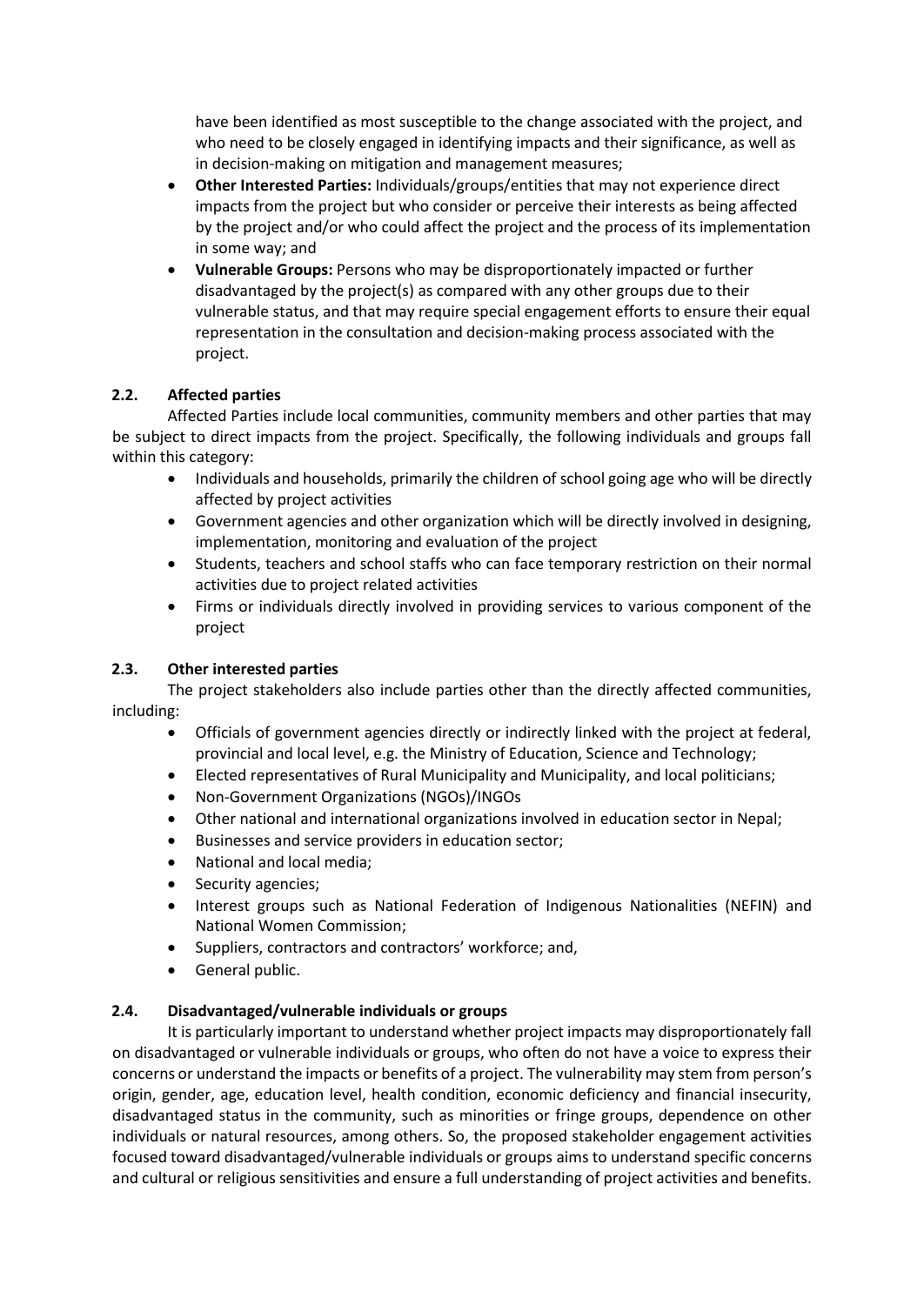Engagement with the vulnerable groups and individuals often requires the application of specific measures and assistance aimed at the facilitation of their participation in the project-related decisionmaking so that their awareness of and input to the overall process are commensurate to those of the other stakeholders.

Within the project, the vulnerable or disadvantaged groups may include, however, not limited to the following individuals or groups:

- The children/students of both genders
- Individuals with chronic diseases and pre-existing medical conditions;
- Indigenous peoples including children/students from that community;
- female-headed households
- Dalits, particularly the children/students from that community
- Children with disabilities;
- LGBTI people;
- Minority religious groups, e.g. Muslims;
- Poor households;
- Communities in remote and inaccessible area; and,
- Disaster-affected populations.

Vulnerable groups within the communities affected by the project will be further confirmed and consulted through dedicated means, as appropriate. The methods of engagement that will be undertaken by the project are described in the following sections.

## **3. Stakeholder Engagement Program**

Given the emergency nature of this operation and the transmission dynamics of COVID-19, consultations during the project preparation phase were limited to relevant government officials and educational experts and institutions working in education sector. The Stakeholder Engagement Plan as well as the Environmental and Social Management Framework (ESMF) to be developed under the project will be publicly shared and disclosed. The project ensures adequate resources to implement the actions that are included in the Plan. Detailed activities under these actions will be developed further as part of the updated SEP. The planned activities under the action plan will be commenced at earlier possible date of project effectiveness, which is expected to take place within 30 days after the project negotiation date. The SEP will be continuously updated throughout the project implementation period, as required.

## **3.1. Summary of stakeholder engagement done during project preparation**

• During project preparation, consultation meetings were conducted at the centre in Kathmandu Valley. These consultations involved formal and informal meetings with the government officials of the Ministry and Department and education experts from various local education development partner institutions and the discussions centered around the global COVID-19 situation and the ongoing response by the GoN, potential risks and impacts; both immediate and long term impact of the pandemic on public school education system including all possible options available with the Government to respond the risks and impacts, support from non- government stakeholders, Feedback received during consultations were useful for the Federal government in taking measures to minimize learning loss by introducing remote learning methods, such as distance learning through TV, radio, SMS, internet and printed materials. Concerns were shown for rapid training of teachers and students on digital skills and development of different remedial measures to mitigate learning losses. Similarly, the Federal government was also advised to launch targeted communication campaigns to prevent potential dropouts, particularly among girls and disadvantaged students who are at higher risks for drop out from schools due to COVID-19 crisis. Suggestions were also provided to support re-enrollment campaigns and offer various incentives, such as extending support to school feeding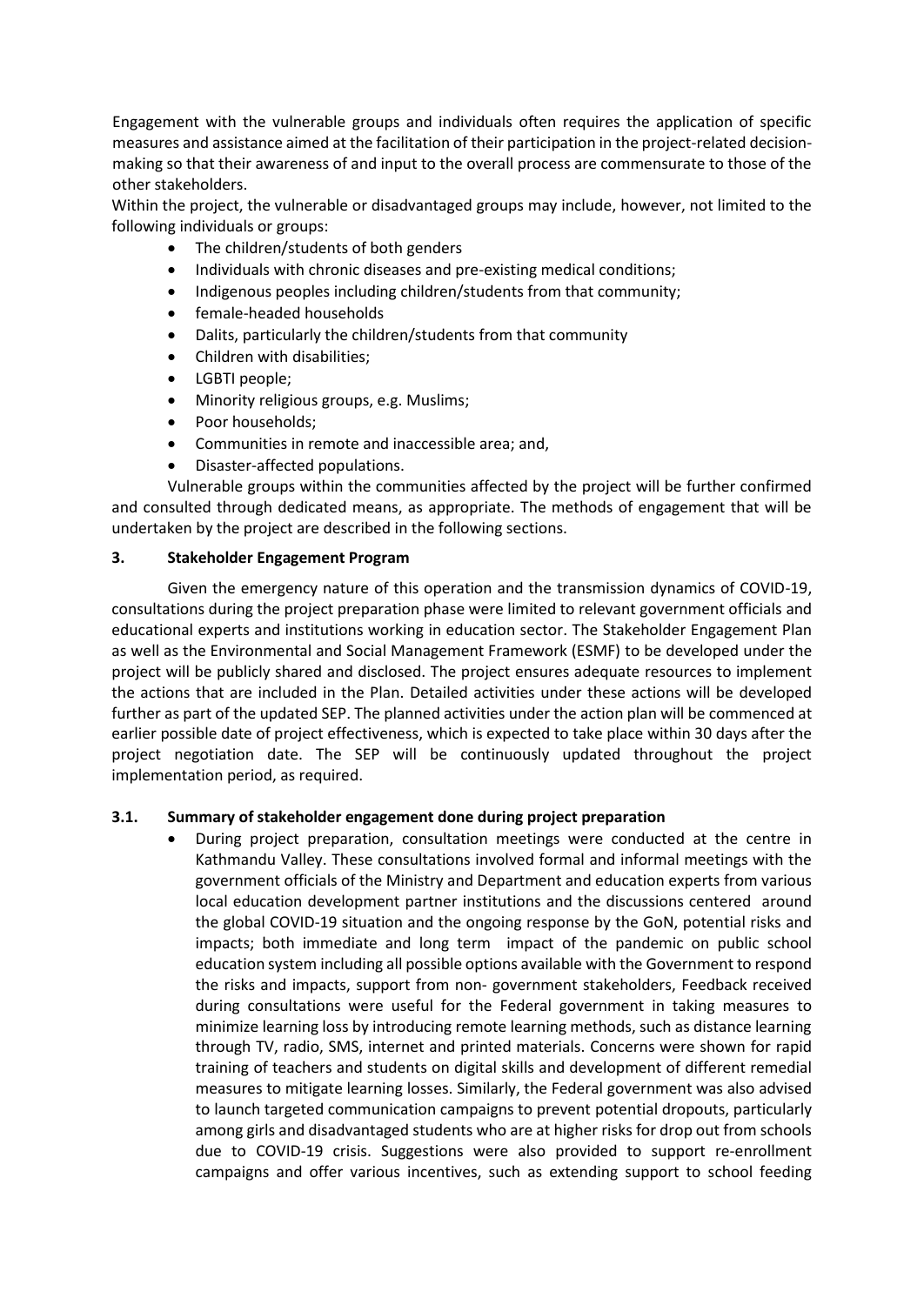programs introducing the provision of school uniforms and distribution of books and supporting equipment to schools or payment of school fees. There were also concerns that LGs need to be resourced with adequate information to support stakeholder engagement activities. Moreover, there were suggestions to develop guidelines for WASH facilities and support infection prevention by developing guidelines and providing training local governments. The list of participants/officials from the government ministries and institutions, and those from Local Education Development Partners Group were consulted during the project preparation is attached in the Annex.

## **3.2. Summary of project stakeholder needs and methods, tools and techniques for stakeholder engagement**

The stakeholder engagement strategy for the project will be guided by the WHO Risks Communication and Community Engagement (RCCE) Protocol; the World Bank's ESS 10; and Nepal's Education Policy 2019. The SEP is a living document and will be continuously updated as the project evolves to account for emerging needs of stakeholders. Specific targeted approaches will be applied to ensure that the vulnerable and marginalized groups have meaningful participation in the decision making and implementation of the activities.

Rapid perception and/or key informant survey and focused group meetings/discussions, however in small number limiting the gatherings not more than five persons at a time, will be conducted to understand changing perceptions and concerns, influencers and preferred communication channels of key target audiences/stakeholders and high risk groups in addressing the Covid-19 induced issues and impacts on education. The Project's Environmental and Social specialists will take lead role to conduct the surveys with the primary stakeholders, mainly the students, teachers and parents, particularly from the vulnerable groups like women, indigenous people, Dalits and ethnic minorities. The team will visit selected schools and communities for survey, identify difficulties and needs of students on distance learning measures and learning packs designed for students from marginalized groups with no access to media and internet facilities. The feedback from the survey will then be communicated to the management along with the recommended measures to improve the teaching and learning environment.

# **3.3. Proposed strategy for information disclosure**

All relevant information on Covid-19 response plan including Project's ESMF, SEP, GRM etc will be disclosed and made accessible to all stakeholders. The information will be disclosed through all possible means ranging from consultations to hard copies and electronic media so that these are accessible to all beneficiaries, including those in remote areas.

| Project<br>stage | <b>Target</b><br>stakeholders                                       | List of<br>information to be<br>disclosed                                                                                                                                                    | <b>Methods and timing proposed</b>                                                                                                                                                                                                                                                                                                    |
|------------------|---------------------------------------------------------------------|----------------------------------------------------------------------------------------------------------------------------------------------------------------------------------------------|---------------------------------------------------------------------------------------------------------------------------------------------------------------------------------------------------------------------------------------------------------------------------------------------------------------------------------------|
| Preparation      | Government<br>representatives<br>(Federal, provincial<br>and local) | Project concept<br>(COVID response<br>plan and<br>guidelines), E&S<br>principles and<br>obligations,<br>Consultation<br>process/SEP,<br>ESMF, ESCP, GRM<br>procedure, project<br>information | • One-on-one meetings, orientation program<br>• Consultation meetings, electronic<br>publications<br>• Information leaflets and brochures<br>Appropriate adjustments to be made to take<br>into account the need for social distancing (use<br>of audio-visual materials, technologies such as<br>telephone calls, SMS, emails, etc.) |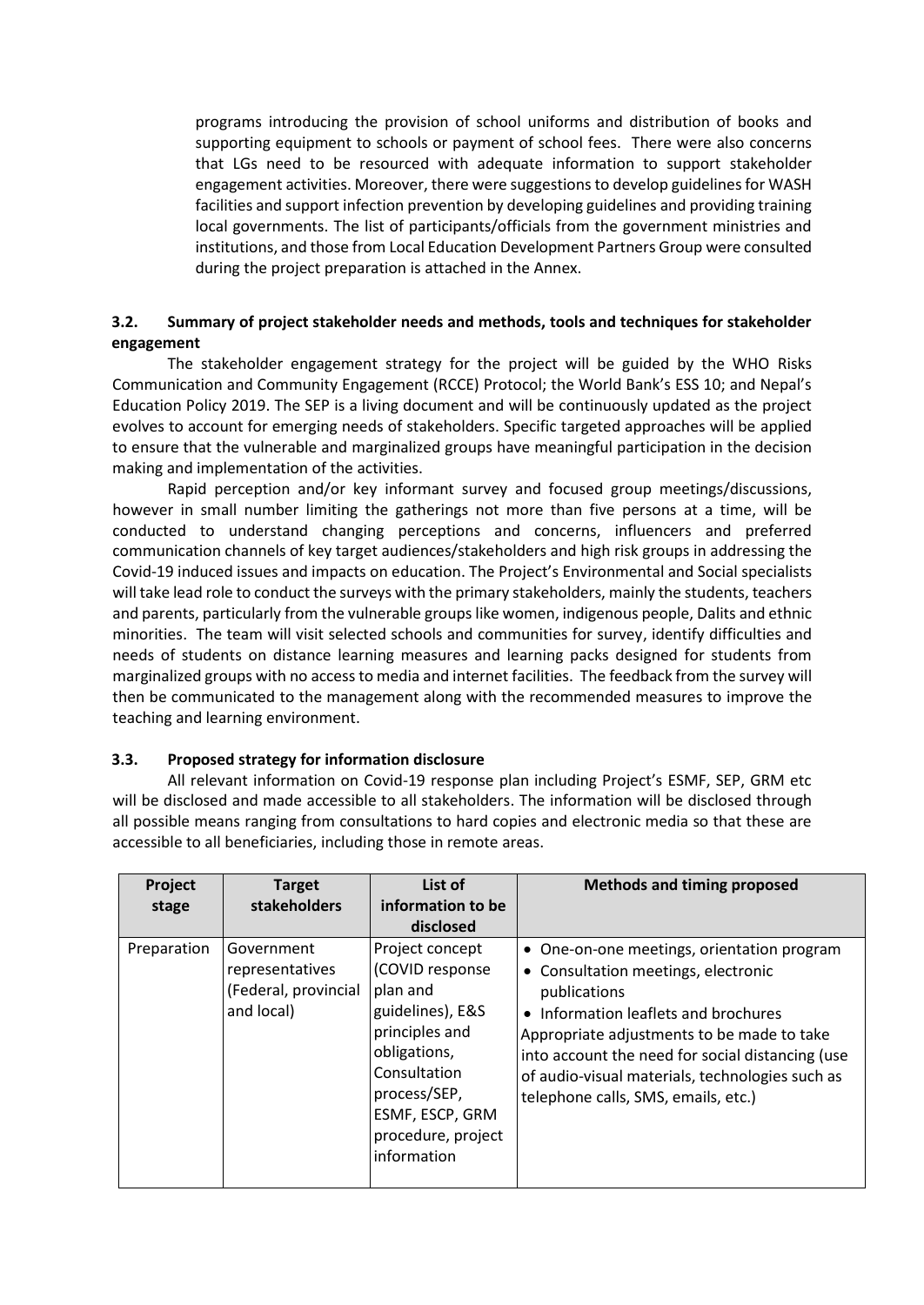|                    | School<br>management,<br>teachers/students<br>and parents<br><b>NGOs</b><br>Media<br>representatives                                                                           | Project concept,<br>E&S principles and<br>obligations,<br>Consultation<br>process/SEP,<br>ESMF, GRM<br>procedures                                           | • Focus group meetings, orientation program<br>• Information boards, project websites, project<br>leaflets and brochures;<br>Appropriate adjustments to be made to take<br>into account the need for social distancing (use<br>of audio-visual materials, technologies such as<br>telephone calls, SMS, emails, etc.)                                                                                                                                                                                                                          |
|--------------------|--------------------------------------------------------------------------------------------------------------------------------------------------------------------------------|-------------------------------------------------------------------------------------------------------------------------------------------------------------|------------------------------------------------------------------------------------------------------------------------------------------------------------------------------------------------------------------------------------------------------------------------------------------------------------------------------------------------------------------------------------------------------------------------------------------------------------------------------------------------------------------------------------------------|
|                    | Affected<br>people/communiti<br>es<br>Neighboring<br>communities<br>Children/students<br>of both gender<br>Students/parents<br>from Vulnerable<br>and<br>Indigenous<br>peoples | Project concept,<br>E&S procedures,<br>Consultation<br>process/SEP,<br>Standardized<br>health messages<br>and information,<br>ESMF, SEP, GRM<br>procedures, | • Public notices, press releases in the local<br>media and on the project website,<br>• Information leaflets and brochures at schools<br>and RMs and municipalities<br>• Airing of messages through educational<br>programs through community radio, emails,<br>text messages<br>• Separate focus group meetings with IPs and<br>vulnerable groups<br>Appropriate adjustments to be made to take<br>into account the need for social distancing (use<br>of audio-visual materials, technologies such as<br>telephone calls, SMS, emails, etc.) |
| Implementat<br>ion | Government<br>representatives<br>(Federal, provincial<br>and local)                                                                                                            | Scope of project<br>and activities,<br>regular updates on<br>project<br>development<br>ESMF, SEP and<br>GRM procedures.                                     | • Project Update Reports, Emails, Meetings,<br>Radio and prints<br>• Electronic publications as well as<br>dissemination of hard copies                                                                                                                                                                                                                                                                                                                                                                                                        |
|                    | Affected<br>individuals and<br>their families<br>neighboring<br>communities<br>Students/parents<br>from Vulnerable<br>and<br>Indigenous<br>peoples                             | Scope of project<br>and specific<br>activities, regular<br>updates on project<br>development<br>ESMF, SEP and<br>GRM procedures.                            | • Public notices, press releases in the local<br>media and on the project website<br>• Information leaflets and brochures at schools<br>and RMs and municipalities<br>• Airing of messages through educational<br>programs through community radio, emails,<br>text messages<br>• Information desk at local government offices.                                                                                                                                                                                                                |

# **3.4. Stakeholder Engagement Plan**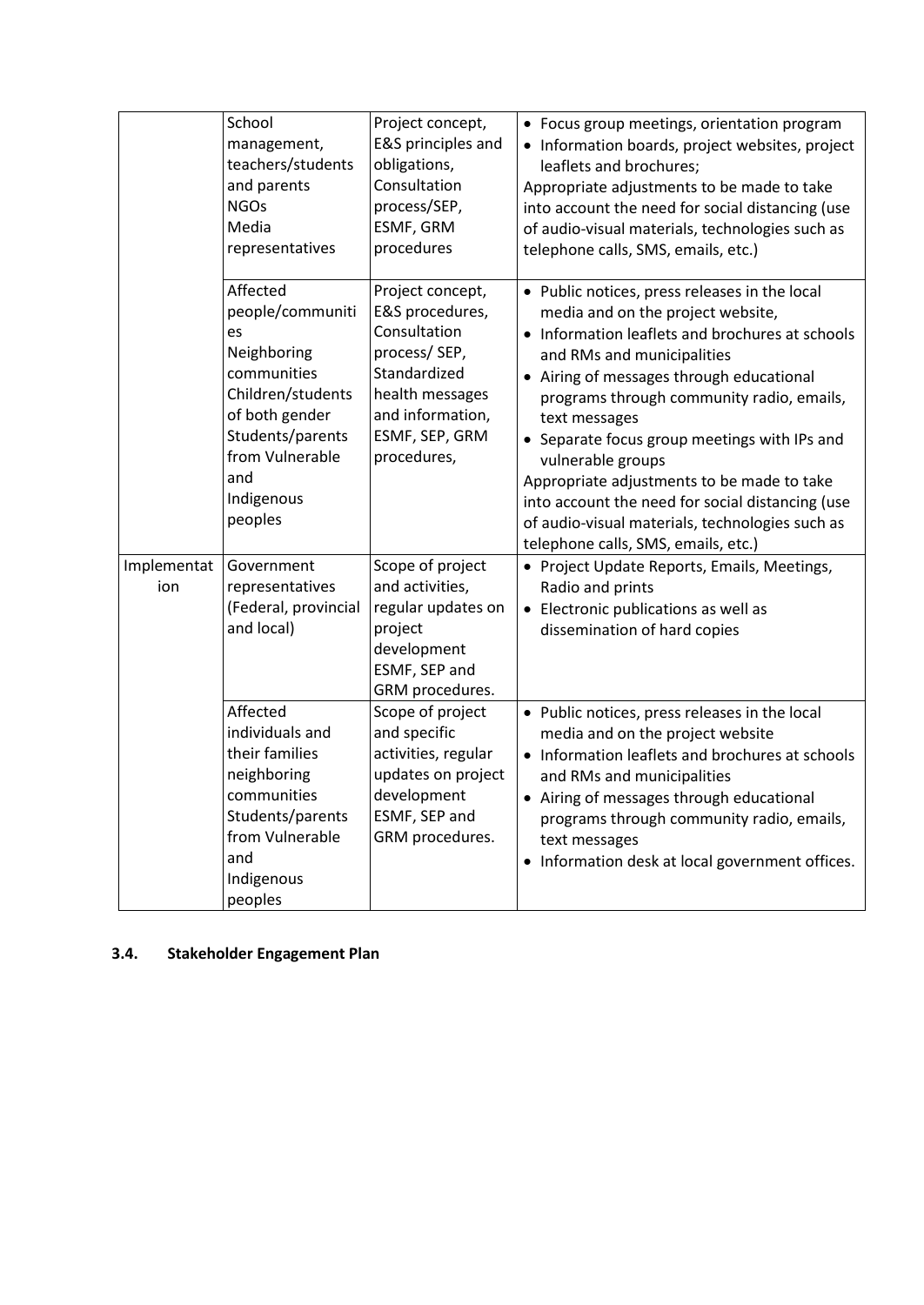| <b>Project stage</b> | Topic of consultation /                                                                                                                                                                                                                                              | <b>Method used</b>                                                                                                                                                                                                                                                                                                                                          | <b>Target stakeholders</b>                                                                                                                 | <b>Responsibilities</b>                                                                                                                       |
|----------------------|----------------------------------------------------------------------------------------------------------------------------------------------------------------------------------------------------------------------------------------------------------------------|-------------------------------------------------------------------------------------------------------------------------------------------------------------------------------------------------------------------------------------------------------------------------------------------------------------------------------------------------------------|--------------------------------------------------------------------------------------------------------------------------------------------|-----------------------------------------------------------------------------------------------------------------------------------------------|
|                      | message                                                                                                                                                                                                                                                              |                                                                                                                                                                                                                                                                                                                                                             |                                                                                                                                            |                                                                                                                                               |
| Preparation          | • Need of the project<br>• Planned activities<br>• Access, equity and quality<br>• E&S principles, risks and<br>impact<br>management/ESMF<br>• Grievance Redress<br>mechanisms (GRM)<br>• Health and safety impacts<br>including Covid-19<br>• GBV risks and impacts | • Orientation Program/<br><b>Training</b><br>• Phone, email, letters<br>• One-on-one meetings<br>$\bullet$ FGDs<br>• Outreach activities<br>Appropriate adjustments to<br>be made to take into<br>account the need for social<br>distancing (use of audio-<br>visual materials,<br>technologies such as<br>telephone calls, SMS, emails,<br>TV, Radio etc.) | • Government officials from<br>relevant line agencies at<br>federal/ provincial /local<br>level<br>• Selected Rural<br>Municipalities      | • Environment and Social<br>Specialist<br>• Project Coordination Unit<br>of Center for Education<br>and Human Resource<br>Development (CEHRD) |
|                      | • Need of the project<br>• Planned activities<br>• E&S principles, risks and<br>impact<br>management/ESMF<br>• Grievance Redress<br>mechanisms (GRM)                                                                                                                 | • Outreach activities that<br>are culturally appropriate<br>Appropriate adjustments to<br>be made to take into<br>account the need for social<br>distancing (use of audio-<br>visual materials,<br>technologies such as<br>telephone calls, SMS, emails,<br>TV, Radio etc.)                                                                                 | • Affected individuals<br>(students and teachers)<br>• Local communities<br>• Vulnerable groups<br>· Indigenous peoples                    | • Environment and Social<br>Specialist<br>• Project Coordination Unit<br>of Center for Education<br>and Human Resource<br>Development)        |
| Implementati<br>on   | • Project scope and ongoing<br>activities<br>• ESMF and other<br>instruments<br>$\bullet$ SEP<br>$\bullet$ GRM<br>• Health and safety<br>• GBV Risk Mitigation                                                                                                       | • Training and workshops<br>• Disclosure of information<br>through Brochures, flyers,<br>website, etc.<br>Information desks/centres<br>at municipality/local<br>government offices                                                                                                                                                                          | • Government officials from<br>relevant line agencies at<br>central/provincial and<br>local level<br>• Educational<br>institutions/schools | • Environment and Social<br>Specialist<br>• Project Coordination Unit<br>of Center for Education<br>and Human Resource<br>Development)        |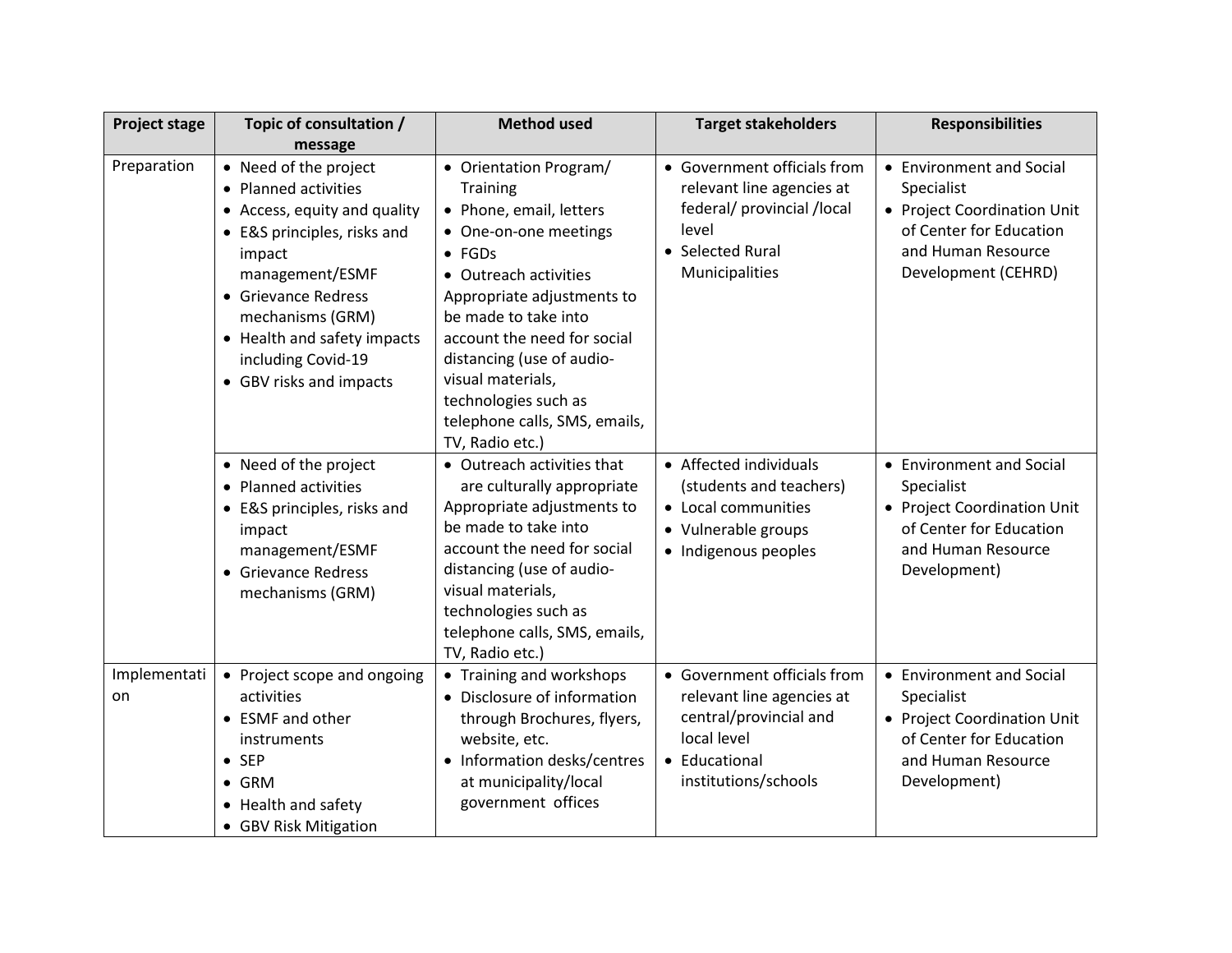| • E&S concerns<br>• Issues related to access,<br>equity and quality                                                                                                                | Appropriate adjustments to<br>be made to take into<br>account the need for social<br>distancing (use of audio-<br>visual materials,<br>technologies such as<br>telephone calls, SMS, emails,<br>TV, Radio etc.)<br>The existing GRM will be<br>strengthened to collect<br>feedback from beneficiaries<br>and stakeholders through<br>different means.<br><b>GBV Risk Mitigation Action</b><br>Plan will be developed | • Teachers, students, mainly<br>from vulnerable groups<br>and experts                                                                                    |                                                                                                                                        |
|------------------------------------------------------------------------------------------------------------------------------------------------------------------------------------|----------------------------------------------------------------------------------------------------------------------------------------------------------------------------------------------------------------------------------------------------------------------------------------------------------------------------------------------------------------------------------------------------------------------|----------------------------------------------------------------------------------------------------------------------------------------------------------|----------------------------------------------------------------------------------------------------------------------------------------|
| • Project scope and ongoing<br>activities<br>• ESMF and other<br>instruments<br>$\bullet$ SEP<br>$\bullet$ GRM<br>• Health and safety<br>$\bullet$ GBV<br>• Environmental concerns | • Public meetings in<br>affected<br>municipalities/villages<br>• Brochures, posters<br>• Information desks in local<br>government offices<br>Appropriate adjustments to<br>be made to take into<br>account the need for social<br>distancing (use of audio-<br>visual materials,<br>technologies such as<br>telephone calls, SMS, emails,<br>radio, tv etc.)                                                         | • Affected individuals<br>(students and teachers)<br>• Local communities<br>• Students from Vulnerable<br>groups<br>• Students from Indigenous<br>groups | • Environment and Social<br>Specialist<br>• Project Coordination Unit<br>of Center for Education<br>and Human Resource<br>Development) |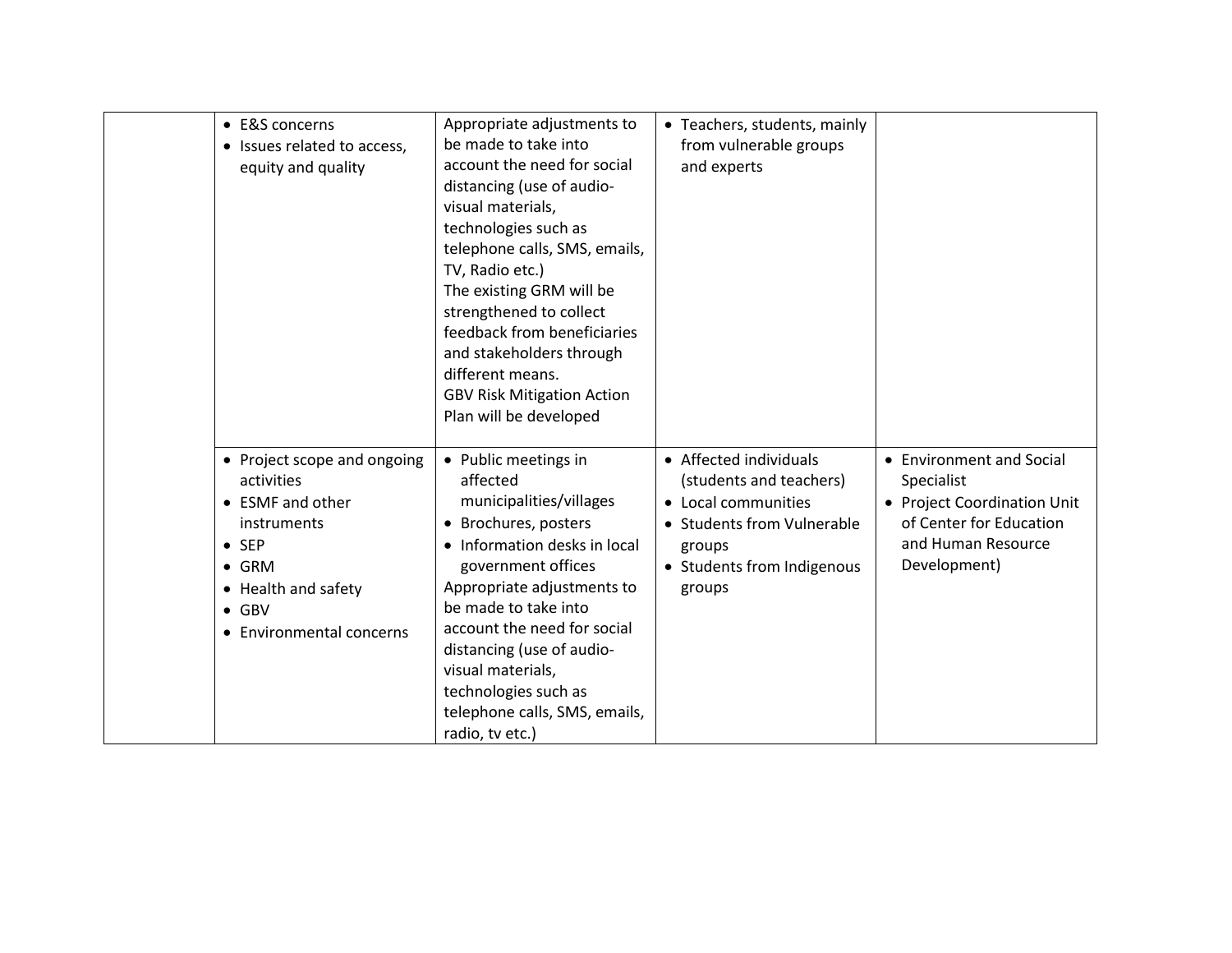## **3.5 Future of the project**

Stakeholders will be kept informed as the project develops, including reporting on project environmental and social performance and implementation of the Stakeholder Engagement Plan and grievance mechanism.

## **4. Resources and Responsibilities for implementing stakeholder engagement activities**

## **4.1. Resources**

An E&S Safeguard Specialist based in Project Coordination Unit (PCU) of the Center of Education and Human Resources Development (CEHRD) will be in charge of the implementation of the SEP and related stakeholder engagement activities. The Director General of the CEHRD will exercise oversight over the implementation of engagement activities and ensure that budget and logistical resources are available to support the Plan's implementation. The budget allocated for SEP is approximately USD 75,000 and is included in component 2 of the project document.

## **4.2. Management functions and responsibilities**

The project implementation arrangements are as follows:

- The MoEST, mainly the PCU at CEHRD will be the lead agency responsible for the implementation of components 1 and 2. The Project Coordinator at Project Coordination Unit (PCU) under the CEHRD will oversee the project activities.
- The provincial/LGs will be responsible for the implementation of Component 2. A Project Implementation manual (with procurement section) will be developed to support the implementation of SEP activities.
- The PCU at CEHRD will appoint an Environment and Social (E&S) safeguard specialist at the centre who will be responsible for the implementation of SEP for components 1 and 2. Each LG at project implementation level will appoint a focal point person who be responsible for implementing the SEP at LG level;
- Each LG focal point person will work closely with CEHRD and LGs, seeking guidance as necessary and providing regular updates;
- CEHRD under the MoEST, will have the overall responsibility for oversight of the proposed project;
- The PCU under CEHRD will have a qualified procurement staff/ consultant to coordinate the procurement related activities. All procurement for project works will be carried out in accordance with the World Bank's Procurement Regulations for IPF Borrowers for Goods, Works, Non-Consulting and Consulting Services, dated July 1, 2016 (revised in November 2017 and August 2018); and,
- LGs will follow GON procurement guidelines as per the Public Procurement Act/Public Procurement Regulation.

The stakeholder engagement and consultation activities will be documented in the form of reports, minutes, and audio-visual means.

## **5. Grievance Mechanism**

The main objective of Project's Grievance Redress Mechanism (GRM) is to assist in recording, processing and resolving complaints and grievances in a timely, effective and efficient manner that satisfies all parties. Specifically, it provides a transparent and credible process for fair, effective and lasting outcomes. It also builds trust and cooperation as an integral component of broader community consultation that facilitates corrective actions. Specifically, the GRM will: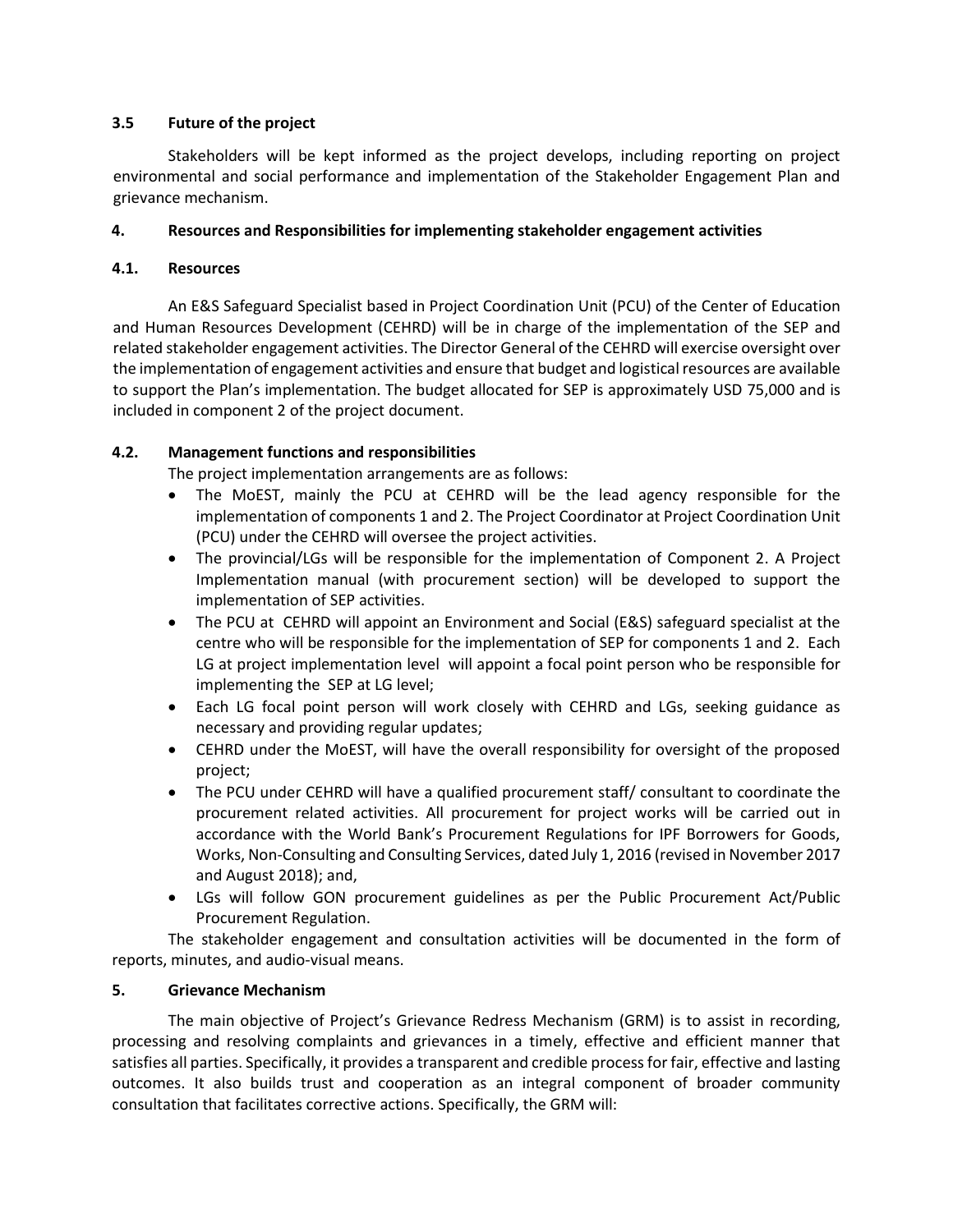- Provide affected people with avenues for making complaints or resolving any dispute that may arise during the course of the preparation and implementation of project;
- Ensure that appropriate and mutually acceptable redress actions are identified and implemented to the satisfaction of complainants;
- Avoids the need to resort to judicial proceedings (at least at first); and,
- In the case of indigenous people, adopt culturally appropriate and accessible means by which IPs can lodge complaints for redress, taking into account their customary dispute settlement mechanisms.

## **5.1. Description of GRM**

The implementation of Project's GRM will be guided by the Grievance Redress Procedure (GRP) 2074 BS developed by CEHRD/MoEST. The Grievance Redress Committees (GRCs) formed at different levels will fully handle the grievances as specified by CEHRD's procedure.

The GRP 2074 has the provision of a Grievance Redress Committee (GRC) which is formed in every school comprising of SMC member, school principal/teacher, member of Parent Teacher Association (PTA), member of children club and other members as relevant. All the grievances at school level will be recorded, reviewed and addressed by this committee at the first point of registration. In view of important role of local governments in basic education, the judicial committee led by deputy mayor or deputy chairperson as per the article 217 of constitution will be considered a second tier GRC at local government level. The Education Officer at local education unit will work as an important member of the committee while addressing education related grievances. Similarly, there will be a GRC at PCU which will work under the guidance of CEHRD. All grievances not resolved by the GRCs will be forwarded to successively higher levels.

The project will publicize GRM on a regular basis. The project will consider the cultural characteristics and accessibility factors while publicizing the GRM in the project area.

The GRM will include the following steps:

• Receive and register all grievances communicated/submitted verbally or in writing through telephone hotlines/toll free numbers, SMS, project staffs etc involved in handling grievances or other staffs that have direct contact with affected communities and if necessary, anonymously.

- o Collecting grievances and acknowledge it within 24 hours
- $\circ$  The project will track grievances throughout the processing cycle to reflect their status and other important details.
- Review and investigate grievances:
	- $\circ$  Complaints categorized and documented depending on the nature and complexity.
	- $\circ$  Focal person validates the complaints and arrange for investigation by concerned units or departments within 2 days.
- Develop resolution options commensurate with the nature of grievances within 7 days
- Respond to grievances: E&S Safeguard Specialist/Focal person communicates to the complainant advising of findings and the outcome within 24 hours. If the grievance remains open, complainant will be given opportunity to appeal to the MOEST.

Once all possible redress mechanism is applied and if the complainant is still not satisfied then they should be advised of their right to legal recourse. The existing GRM will also be used for addressing GBV-related issues and will have in place mechanisms for confidential reporting with safe and ethical documenting of GBV issues. Further, the GRM will also have in place processes to immediately notify both the MOEST/CEHRD and the World Bank of any GBV complaints, with the consent of the survivor.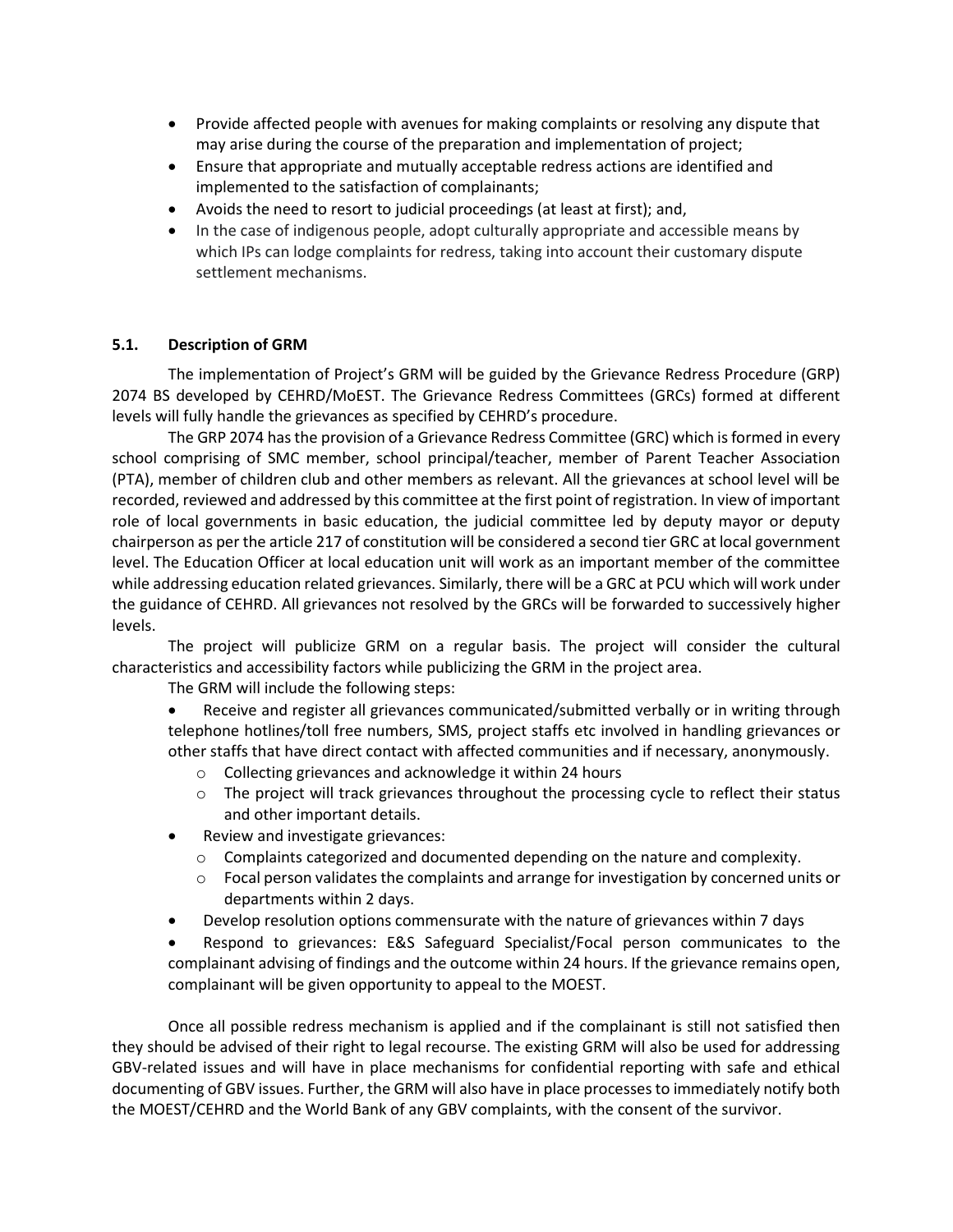The updated version of the SEP will focus on typology of complaints and complainants to provide more efficient management. Detail contact information and GRM procedures will be provided in the updated SEP, which will be finalized within 30 days following the project negotiation date.

# **6. Monitoring and Reporting**

The SEP will be periodically revised and updated as necessary in the course of project preparation and implementation phases in order to ensure that the information presented herein is consistent and is the most recent, and that the methods of engagement remain appropriate and effective in relation to the project context and specific phases of the development. Any major changes to the project related activities and to its schedule will be duly reflected in the updated SEP. Monthly summaries and internal reports on public grievances, enquiries and related incidents, together with the status of implementation of associated corrective/preventative actions will be collated by the Focal Point Person/E&S Safeguard Specialist and referred to the Project Coordinator of the PCU. The monthly summaries will provide a mechanism for assessing both the number and the nature of complaints and requests for information, along with the project's ability to address those in a timely and effective manner. Information on public engagement activities undertaken by the project during the year may be conveyed to the stakeholders in two possible ways:

- Publication of half-yearly report on project's interaction with the stakeholders.
- Monitoring of a beneficiary feedback indicator on a regular basis. The indicator will be determined in the updated SEP and may include:
	- o Number of consultations, including by using modern means of communications carried out within a reporting period (e.g. monthly, half-yearly, or annually);
	- $\circ$  Number of public grievances received within a reporting period (e.g. monthly, half-yearly, or annually); and,
	- o Number of those resolved within the prescribed timeline; number of press materials published/ broadcasted in the local, regional and national media.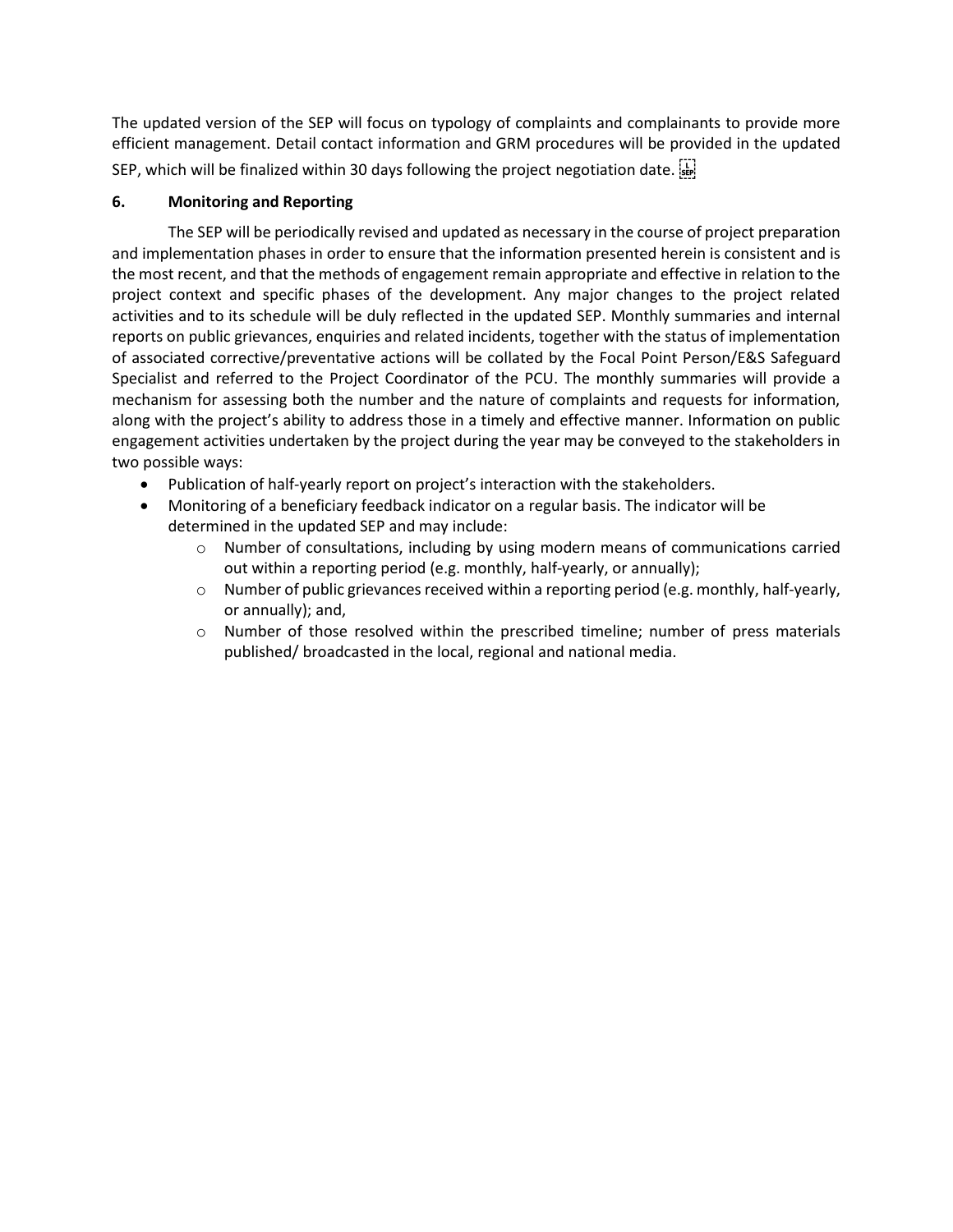#### **Annex**

#### **Government officials consulted**

| <b>MOEST</b> |                          | Mr. Krishna Kapri, Joint Secretary             |
|--------------|--------------------------|------------------------------------------------|
|              |                          | Mr. Deepak Sharma, Joint Secretary             |
|              |                          | Mr. Baikuntha Aryal, Joint Secretary           |
|              |                          | Mr. Jaya Prasad Acharya, Undersecretary        |
|              |                          | Dr. Bhojraj Kafle, Undersecretary              |
|              |                          | Mr. Yadav Acharya, Section Officer             |
| <b>MOF</b>   |                          | Mr. Lal Bahadur Khatri, Undersecretary         |
| <b>CEHRD</b> | $\overline{\phantom{0}}$ | Mr. Imanarayan Shrestha (DDG)                  |
|              |                          | Mr. Ana Prasad Neupane (DDG)                   |
|              |                          | Mr. Ghanashyam Aryal (Director, Planning)      |
|              |                          | Mr. Gehanath Gautam (Director, Safeguard)      |
|              |                          | Mr. Shankar Thapa (Director, Data)             |
|              |                          | Ms. Sarita Khatiwada (Director, Procurement)   |
|              |                          | Mr. Binod Gelal (Director, Finance)            |
|              |                          | Ms. Manuja Baral (Section Officer)             |
|              |                          | Ms. Medinee Prajapati (Environment Specialist) |

#### **Local Education Development Partners Group (LEDPG) consulted**

- 1. Mr. Mohan Prasad Aryal, World Bank
- 2. Ms. Karthika Radhakrishnan, World Bank
- 3. Ms. Maya Sherpa, World Bank
- 4. Ms. Rashmi KC, World Bank
- 5. Ms. Deepika Shrestha, World Bank
- 6. Ms. Bipana Sharma
- 7. Mr. Bishwa Raj Basaula, World Bank
- 8. Ms. Timila Shrestha, World Bank
- 9. Ms. Jaya Sharma, World Bank
- 10. Ms. Annu Rajbhandari, World Bank
- 11. Ms. Shannon Taylor, USAID
- 12. Mr. Jayakrishna Upadhyay, USAID
- 13. Mr. Uddhav Bhandari, USAID
- 14. Ms. Laura Parrot, USAID
- 15. Ms. Smita Gyawali, ADB
- 16. Mr. Rajan Acharya, ADB
- 17. Mr. Joan Casanova, EU
- 18. Ms. Bandana Thapa, EU
- 19. Ms. Kati Bose, Finland
- 20. Ms. Indra Gurung, Finland
- 21. Ms. Ingrid Buli, Norway
- 22. Ms. Kamla Bisht, Norway
- 23. Mr. Krishna Lamsal, JICA
- 24. Ms. Yukiko Okugawa, JICA
- 25. Mr. Mark Waltham, UNICEF